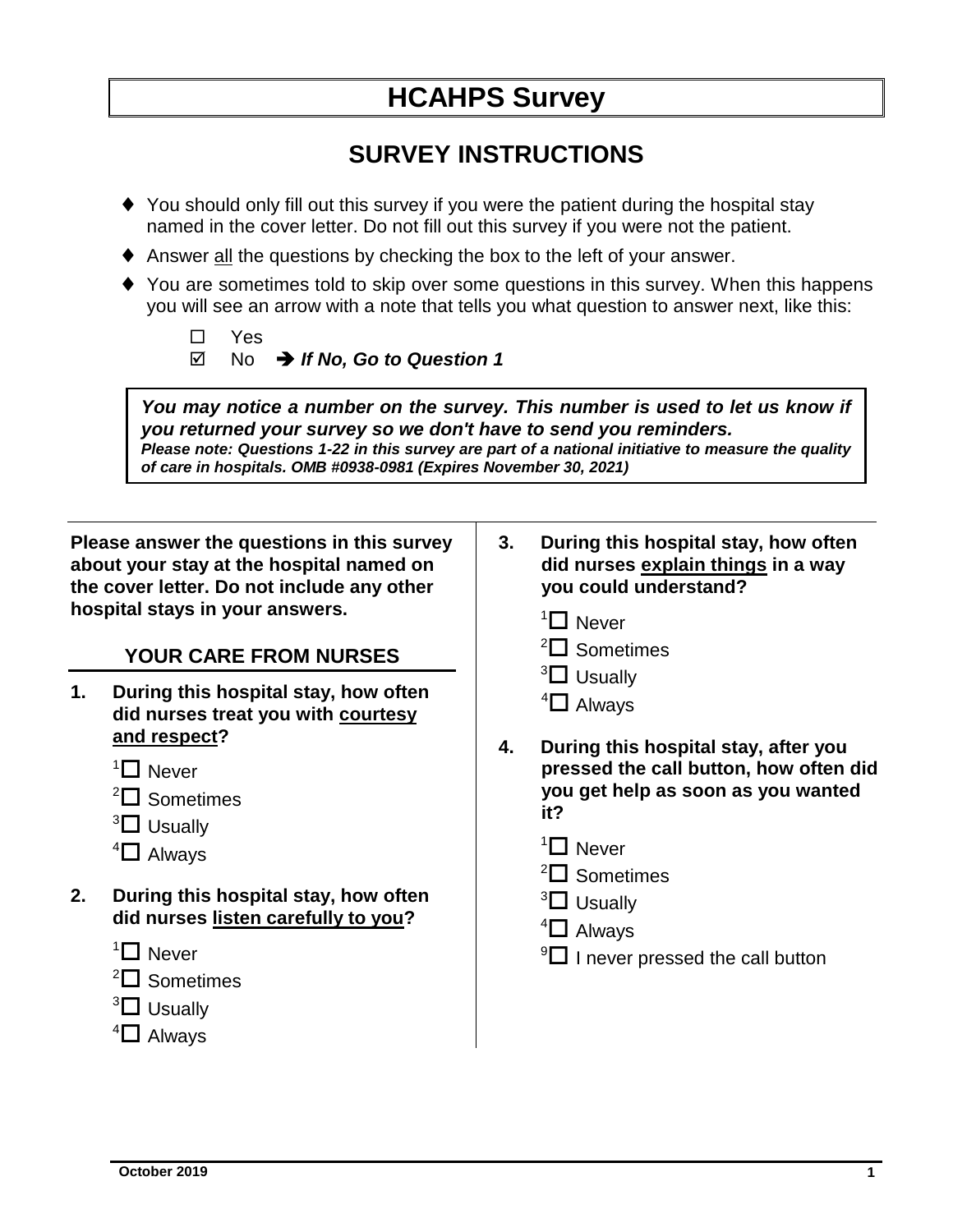## **YOUR CARE FROM DOCTORS**

- **5. During this hospital stay, how often did doctors treat you with courtesy and respect?**
	- $1$  Never
	- ${}^{2}\square$  Sometimes
	- $3\Box$  Usually
	- $4\Box$  Always
- **6. During this hospital stay, how often did doctors listen carefully to you?**
	- $1$  Never
	- $2\Box$  Sometimes
	- $3\Box$  Usually
	- $\mathrm{^{4} \square}$  Always
- **7. During this hospital stay, how often did doctors explain things in a way you could understand?**
	- $1$  Never
	- $2\Box$  Sometimes
	- $3\Box$  Usually
	- $4\Box$  Always

#### **THE HOSPITAL ENVIRONMENT**

- **8. During this hospital stay, how often were your room and bathroom kept clean?**
	- $1$  Never
	- $2\Box$  Sometimes
	- $3\Box$  Usually
	- $4\Box$  Always
- **9. During this hospital stay, how often was the area around your room quiet at night?**
	- $1$  Never



- $3\Box$  Usually
- $4\Box$  Always

## **YOUR EXPERIENCES IN THIS HOSPITAL**

**10. During this hospital stay, did you need help from nurses or other hospital staff in getting to the bathroom or in using a bedpan?**

 $1$  Yes

 $\sqrt[2]{\Box}$  No  $\rightarrow$  If No, Go to Question 12

- **11. How often did you get help in getting to the bathroom or in using a bedpan as soon as you wanted?**
	- $1$  Never
	- $2\Box$  Sometimes
	- $3\Box$  Usually
	- $4\Box$  Always
- **12. During this hospital stay, were you given any medicine that you had not taken before?**

 $1$ <sup>1</sup> $\Box$  Yes

- $\sqrt[2]{\Box}$  No  $\rightarrow$  If No, Go to Question 15
- **13. Before giving you any new medicine, how often did hospital staff tell you what the medicine was for?**
	- $1$  Never
	- $2^2$  Sometimes
	- $3\Box$  Usually
	- $4\Box$  Always
- **14. Before giving you any new medicine, how often did hospital staff describe possible side effects in a way you could understand?**
	- $1$  Never
	- $2\Box$  Sometimes
	- $3\Box$  Usually
	- $4\Box$  Alwavs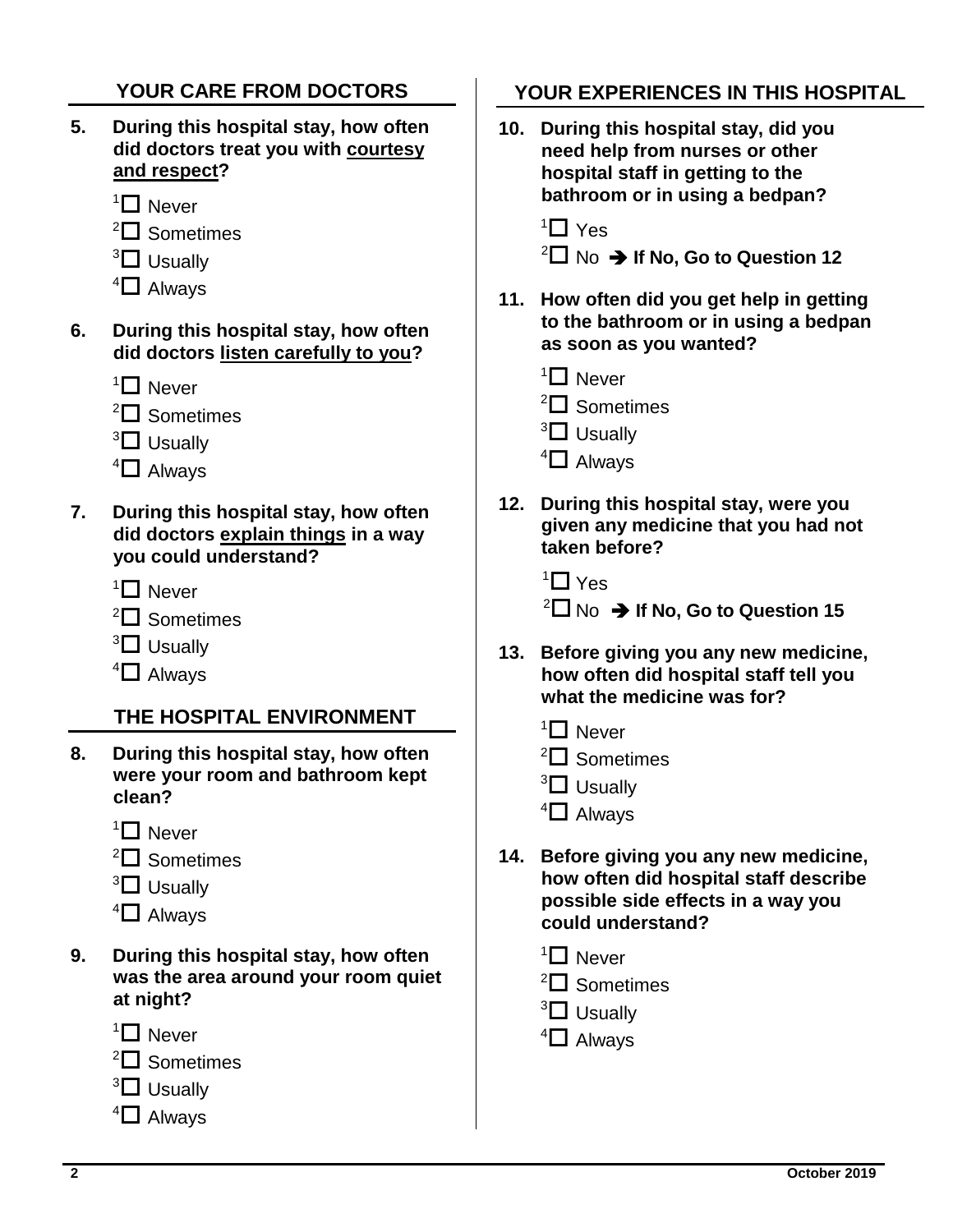## **WHEN YOU LEFT THE HOSPITAL**

- **15. After you left the hospital, did you go directly to your own home, to someone else's home, or to another health facility?**
	- $1\Box$  Own home
	- $2\Box$  Someone else's home
	- $3\Box$  Another health facility  $\rightarrow$  If Another, Go to **Question 18**
- **16. During this hospital stay, did doctors, nurses or other hospital staff talk with you about whether you would have the help you needed when you left the hospital?**
	- $1$  Yes  $2$  $\Box$  No
- **17. During this hospital stay, did you get information in writing about what symptoms or health problems to look out for after you left the hospital?**
	- $1$  Yes
	- $2\Box$  No

#### **OVERALL RATING OF HOSPITAL**

**Please answer the following questions about your stay at the hospital named on the cover letter. Do not include any other hospital stays in your answers.**

- **18. Using any number from 0 to 10, where 0 is the worst hospital possible and 10 is the best hospital possible, what number would you use to rate this hospital during your stay?**
	- $\sqrt[0]{\Box}$  0 Worst hospital possible
	- $1\Box$  1  $^2$  $\Box$  2
	- $3\Box$  3
	- $\mathbf{4}$   $\mathbf{1}$   $\mathbf{4}$
	- $5\Box$  5
	- $6\Box$  6
	- $^7\Box$  7
	- $8 \square$ <sup>8</sup>
	- $\rm ^{9}C$  9
	-
	- $10$  Best hospital possible

#### **19. Would you recommend this hospital to your friends and family?**

- $1\Box$  Definitely no
- ${}^{2}\square$  Probably no
- $3\Box$  Probably yes
- $4\Box$  Definitely yes

#### **UNDERSTANDING YOUR CARE WHEN YOU LEFT THE HOSPITAL**

**20. During this hospital stay, staff took my preferences and those of my family or caregiver into account in deciding what my health care needs would be when I left.**

 $1\Box$  Strongly disagree

- $2$  Disagree
- $3\Box$  Agree
- $4\Box$  Strongly agree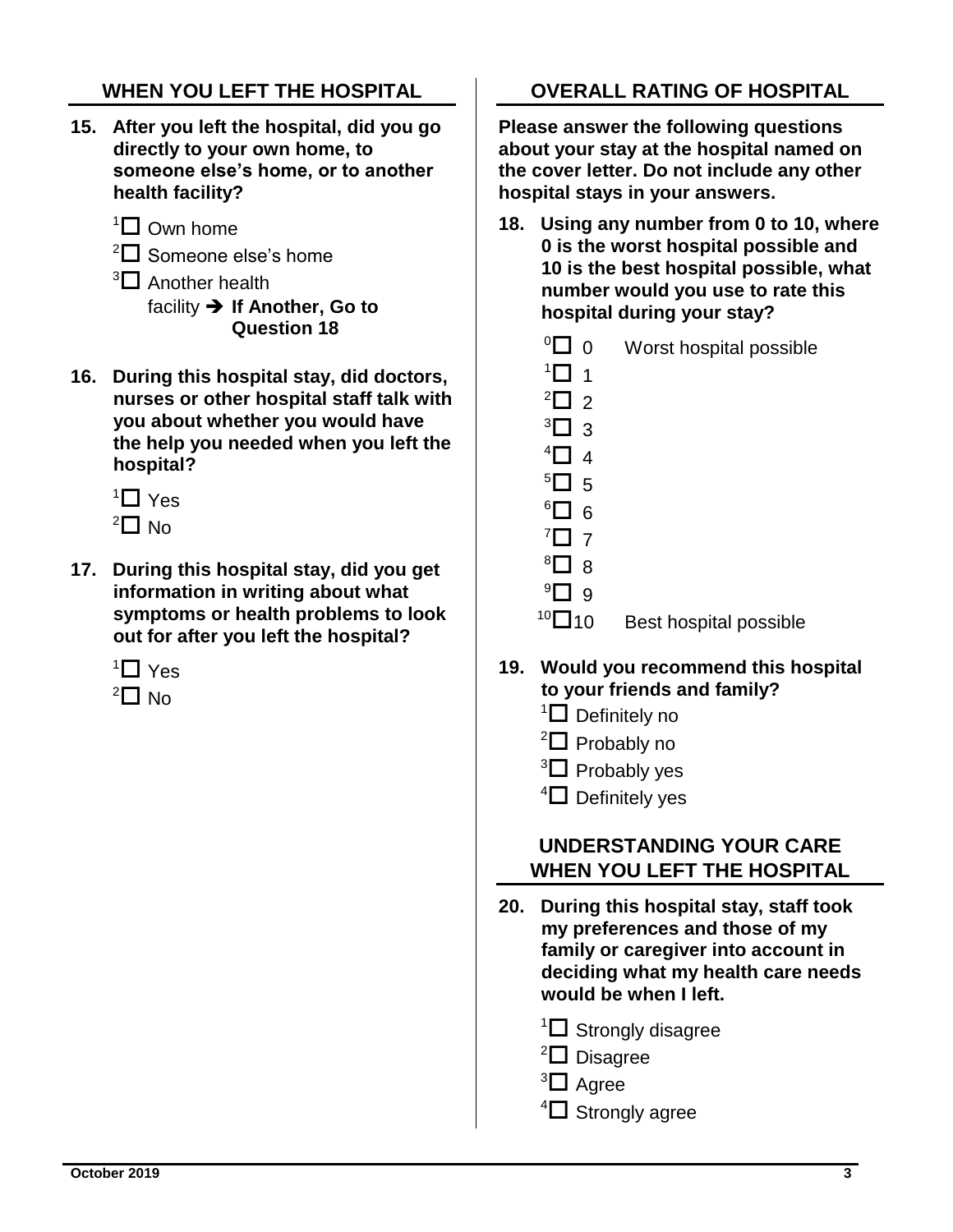| $\mathbb{Z}$ Excellent<br>$2\Box$ Very good<br>${}^{3}\square$ Good<br>$\mathrm{^{4} \square}$ Fair<br>${}^{5}$ $\Box$ Poor<br>26. What is the highest grade or level of<br>school that you have completed?<br>$\sqrt[1]{\Box}$ 8th grade or less<br>$2\Box$ Some high school, but did not<br>graduate<br>$3\Box$ High school graduate or GED<br>$\mathrm{H}$ Some college or 2-year degree<br>$5\Box$ 4-year college graduate |
|--------------------------------------------------------------------------------------------------------------------------------------------------------------------------------------------------------------------------------------------------------------------------------------------------------------------------------------------------------------------------------------------------------------------------------|
|                                                                                                                                                                                                                                                                                                                                                                                                                                |
| ${}^6\square$ More than 4-year college degree                                                                                                                                                                                                                                                                                                                                                                                  |
| Are you of Spanish, Hispanic or<br>27.                                                                                                                                                                                                                                                                                                                                                                                         |
| Latino origin or descent?<br><sup>1</sup> □ No, not Spanish/Hispanic/Latino<br>$2\Box$ Yes, Puerto Rican<br><sup>3</sup> O Yes, Mexican, Mexican American,<br>Chicano<br>$\left\vert \Box \right\vert$ Yes, Cuban<br><sup>5</sup> C Yes, other Spanish/Hispanic/Latino                                                                                                                                                         |
| 28. What is your race? Please choose<br>one or more.<br>$\mathrm{1} \square$ White<br>$2\Box$ Black or African American<br>$3\Box$ Asian<br>$4\Box$ Native Hawaiian or other Pacific<br><b>Islander</b><br><sup>5</sup> □ American Indian or Alaska Native                                                                                                                                                                     |
|                                                                                                                                                                                                                                                                                                                                                                                                                                |

L.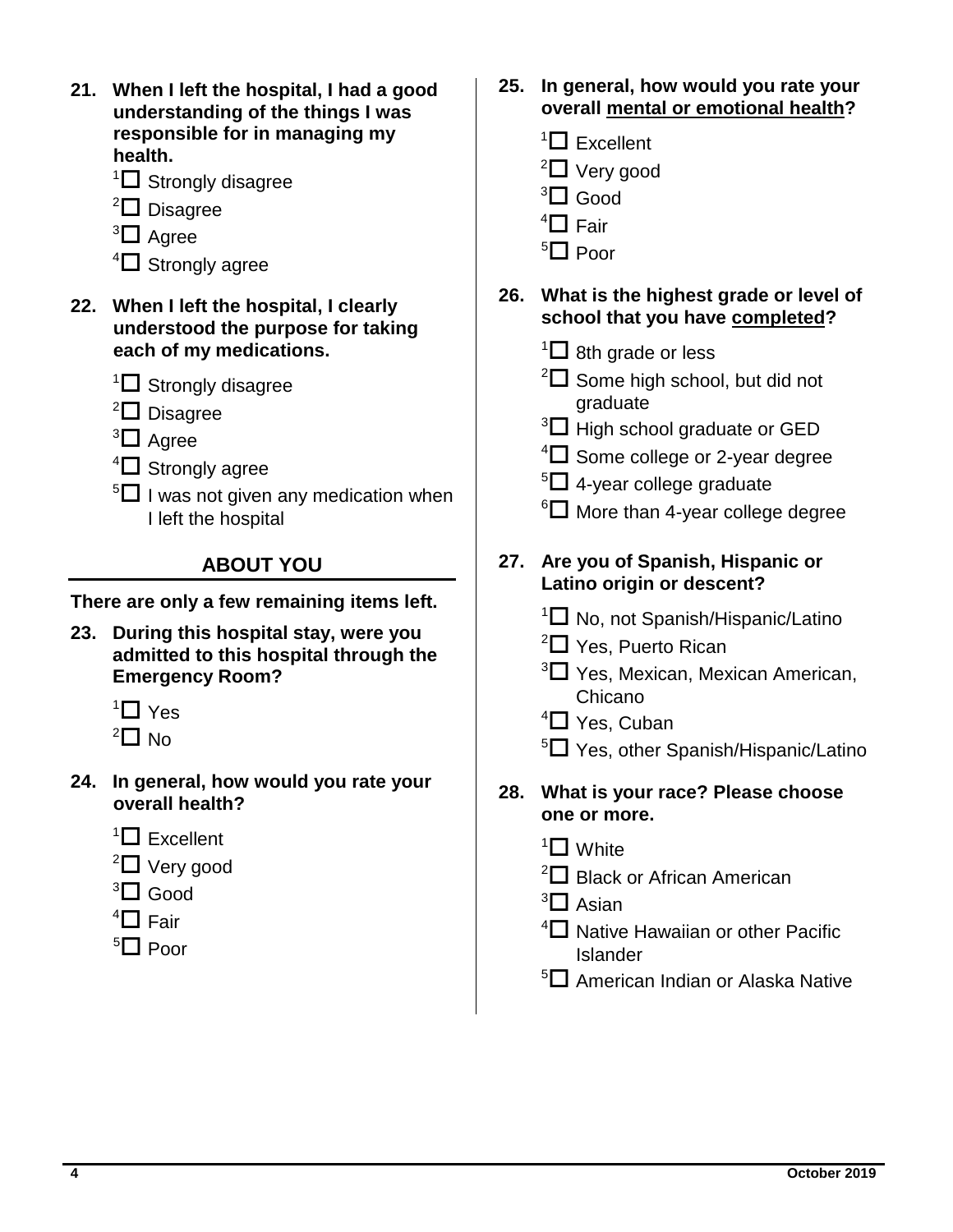- **29. What language do you mainly speak at home?**
	- $1\Box$  English
	- $2\Box$  Spanish
	- $3\Box$  Chinese
	- $4\Box$  Russian
	- $5\Box$  Vietnamese
	- ${}^6square$  Portuguese
	- $^7\Box$  German
	- $\mathrm{P}^9$  Some other language (please print):

**[This next question is]/[These next questions are] from [NAME OF HOSPITAL] and [is/are] not part of the official survey.**

\_\_\_\_\_\_\_\_\_\_\_\_\_\_\_\_\_\_\_\_\_

*NOTE: IF HOSPITAL-SPECIFIC SUPPLEMENTAL QUESTION(S) ARE ADDED, THE STATEMENT ABOVE MUST BE PLACED IMMEDIATELY BEFORE THE SUPPLEMENTAL QUESTION(S).*

#### **THANK YOU**

#### **Please return the completed survey in the postage-paid envelope.**

#### **[NAME OF SURVEY VENDOR OR SELF-ADMINISTERING HOSPITAL]**

#### **[RETURN ADDRESS OF SURVEY VENDOR OR SELF-ADMINISTERING HOSPITAL]**

*Questions 1-19 and 23-29 are part of the HCAHPS Survey and are works of the U.S. Government. These HCAHPS questions are in the public domain and therefore are NOT subject to U.S. copyright laws. The three Care Transitions Measure® questions (Questions 20-22) are copyright of Eric A. Coleman, MD, MPH, all rights reserved.*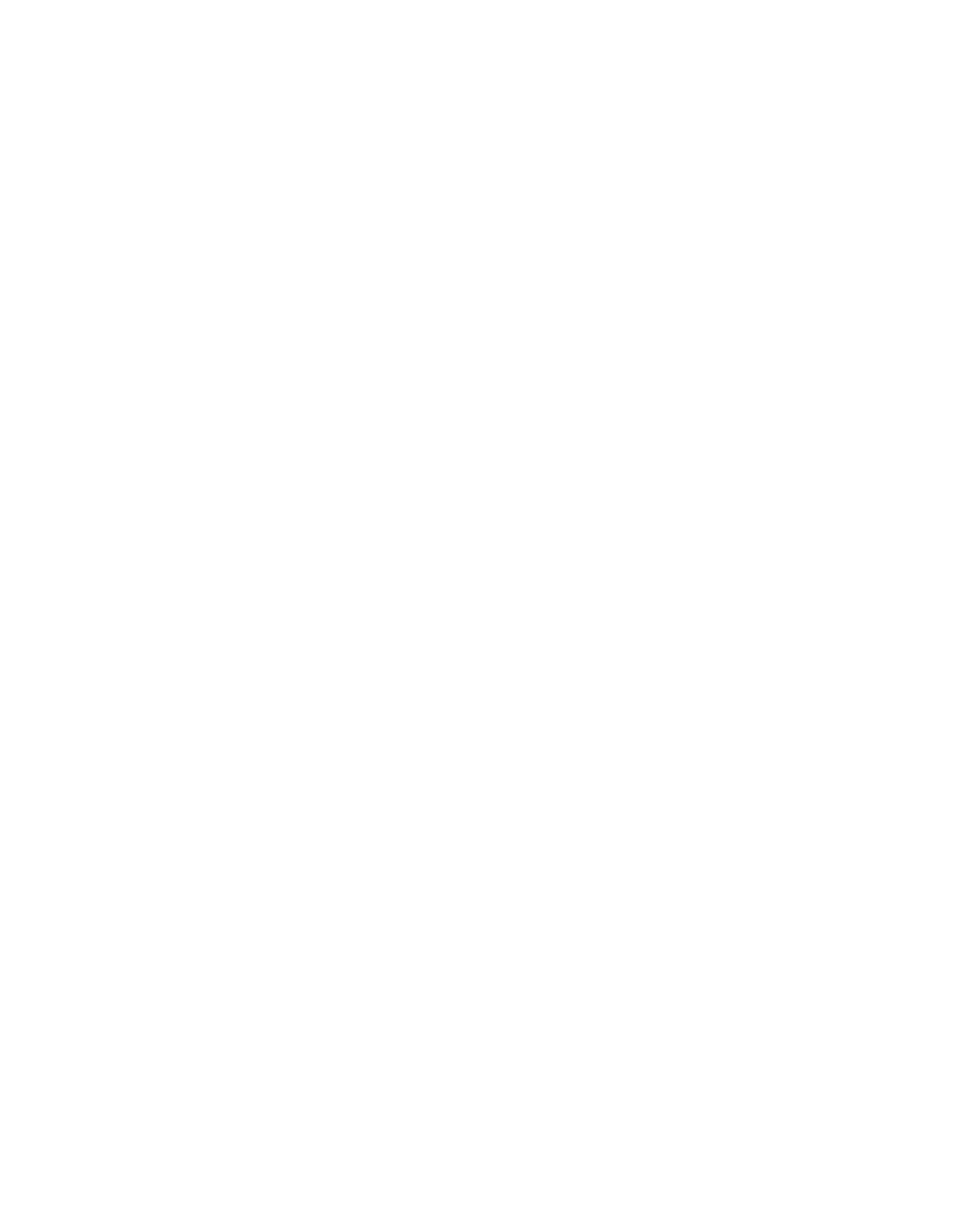# **HCAHPS Survey**

# **SURVEY INSTRUCTIONS**

- You should only fill out this survey if you were the patient during the hospital stay named in the cover letter. Do not fill out this survey if you were not the patient.
- Answer all the questions by completely filling in the circle to the left of your answer.
- You are sometimes told to skip over some questions in this survey. When this happens you will see an arrow with a note that tells you what question to answer next, like this:
	- **0** Yes
		- **0** No *If No, Go to Question 1*

*You may notice a number on the survey. This number is used to let us know if you returned your survey so we don't have to send you reminders. Please note: Questions 1-22 in this survey are part of a national initiative to measure the quality of care in hospitals. OMB #0938-0981 (Expires November 30, 2021)*

**Please answer the questions in this survey about your stay at the hospital named on the cover letter. Do not include any other hospital stays in your answers.** 

#### **YOUR CARE FROM NURSES**

- **1. During this hospital stay, how often did nurses treat you with courtesy and respect?** 
	- <sup>1</sup>0 Never
	- <sup>2</sup>0 Sometimes
	- <sup>3</sup>0 Usually
	- <sup>4</sup>0 Always
- **2. During this hospital stay, how often did nurses listen carefully to you?** 
	- <sup>1</sup>0 Never
	- <sup>2</sup>0 Sometimes
	- <sup>3</sup>0 Usually
	- <sup>4</sup>0 Always
- **3. During this hospital stay, how often did nurses explain things in a way you could understand?**
	- <sup>1</sup>0 Never
	- <sup>2</sup>0 Sometimes
	- <sup>3</sup>0 Usually
	- <sup>4</sup>0 Always
- **4. During this hospital stay, after you pressed the call button, how often did you get help as soon as you wanted it?** 
	- <sup>1</sup>0 Never
	- <sup>2</sup>0 Sometimes
	- <sup>3</sup>0 Usually
	- <sup>4</sup>0 Always
	- $90$  I never pressed the call button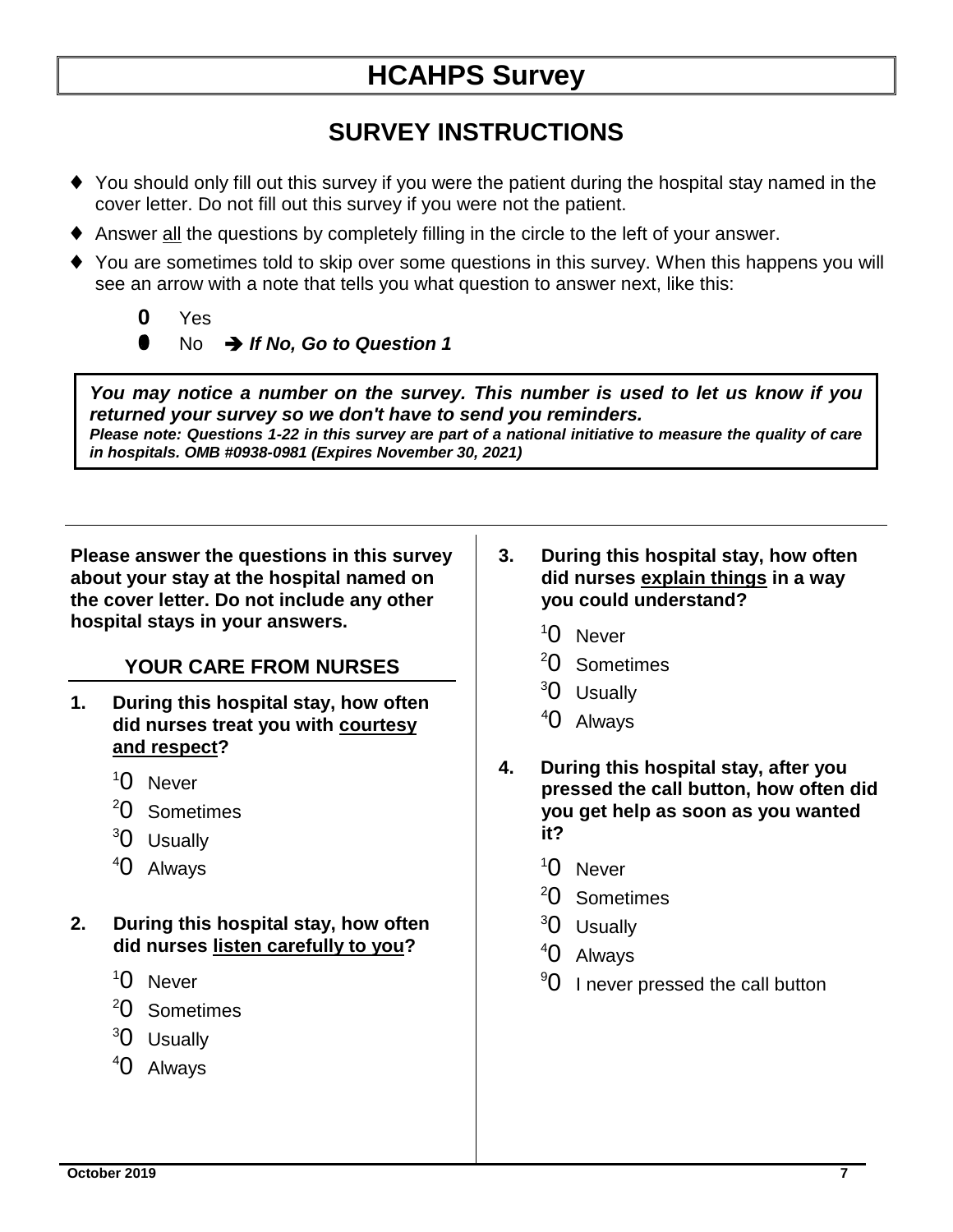### **YOUR CARE FROM DOCTORS**

- **5. During this hospital stay, how often did doctors treat you with courtesy and respect?**
	- <sup>1</sup>0 Never
	- <sup>2</sup>0 Sometimes
	- <sup>3</sup>0 Usually
	- <sup>4</sup>0 Always
- **6. During this hospital stay, how often did doctors listen carefully to you?**
	- <sup>1</sup>0 Never
	- <sup>2</sup>0 Sometimes
	- <sup>3</sup>0 Usually
	- <sup>4</sup>0 Always
- **7. During this hospital stay, how often did doctors explain things in a way you could understand?**
	- <sup>1</sup>0 Never
	- <sup>2</sup>0 Sometimes
	- <sup>3</sup>0 Usually
	- <sup>4</sup>0 Always

#### **THE HOSPITAL ENVIRONMENT**

- **8. During this hospital stay, how often were your room and bathroom kept clean?**
	- <sup>1</sup>0 Never
	- <sup>2</sup>0 Sometimes
	- <sup>3</sup>0 Usually
	- <sup>4</sup>0 Always
- **9. During this hospital stay, how often was the area around your room quiet at night?**
	- <sup>1</sup>0 Never
	- <sup>2</sup>0 Sometimes
	- <sup>3</sup>0 Usually
	- <sup>4</sup>0 Always

## **YOUR EXPERIENCES IN THIS HOSPITAL**

- **10. During this hospital stay, did you need help from nurses or other hospital staff in getting to the bathroom or in using a bedpan?**
	- $10 Y$ es
	- $20\,$  No  $\rightarrow$  If No. Go to Question 12
- **11. How often did you get help in getting to the bathroom or in using a bedpan as soon as you wanted?**
	- <sup>1</sup>0 Never
	- <sup>2</sup>0 Sometimes
	- <sup>3</sup>0 Usually
	- <sup>4</sup>0 Always
- **12. During this hospital stay, were you given any medicine that you had not taken before?**
	- $10 Y$ es
	- $20$  No  $\rightarrow$  If No, Go to Question 15
- **13. Before giving you any new medicine, how often did hospital staff tell you what the medicine was for?**
	- <sup>1</sup>0 Never
	- <sup>2</sup>0 Sometimes
	- <sup>3</sup>0 Usually
	- <sup>4</sup>0 Always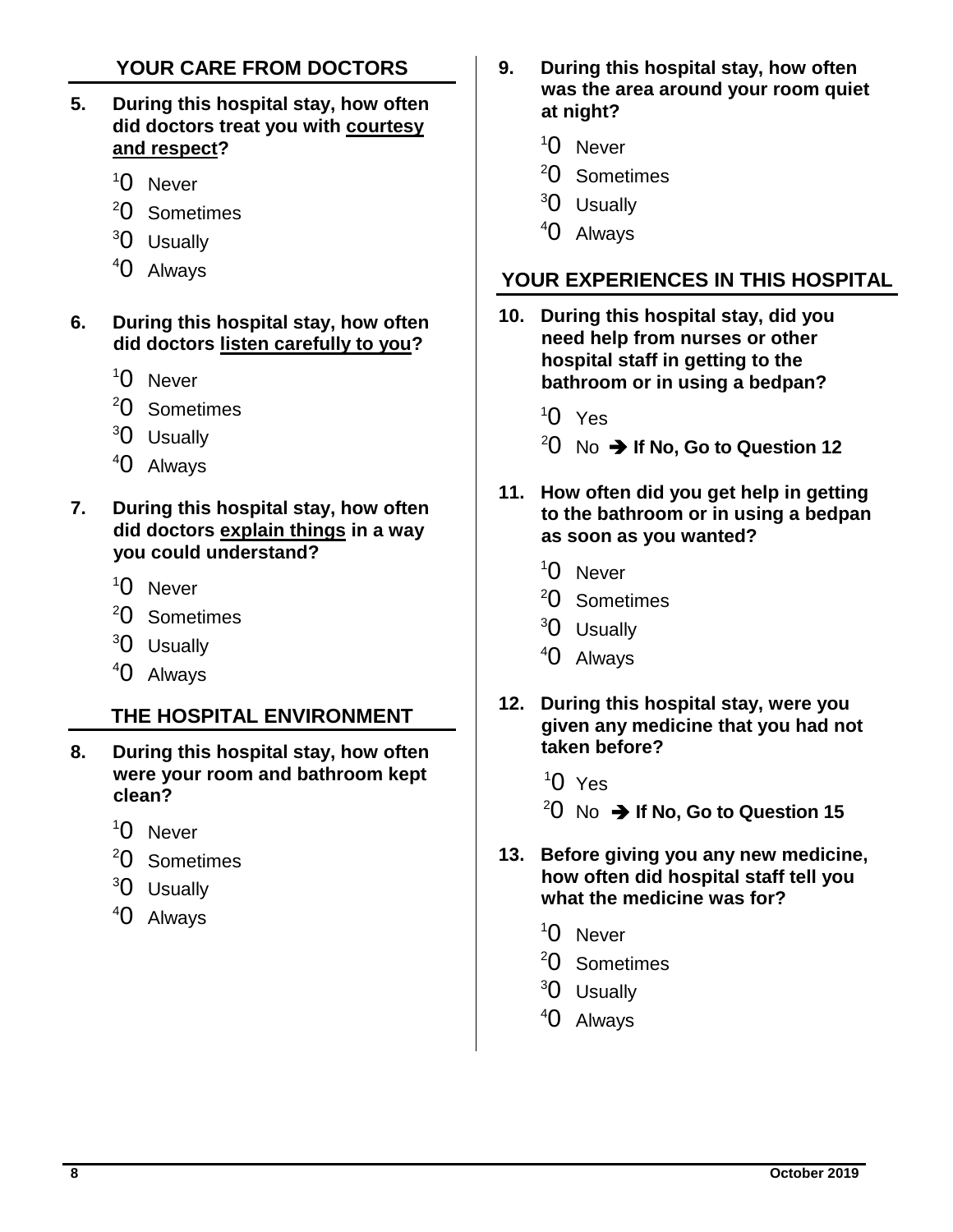- **14. Before giving you any new medicine, how often did hospital staff describe possible side effects in a way you could understand?**
	- <sup>1</sup>0 Never
	- <sup>2</sup>0 Sometimes
	- <sup>3</sup>0 Usually
	- <sup>4</sup>0 Always

## **WHEN YOU LEFT THE HOSPITAL**

- **15. After you left the hospital, did you go directly to your own home, to someone else's home, or to another health facility?**
	- <sup>1</sup>0 Own home
	- <sup>2</sup>0 Someone else's home
	- $30$  Another health facility  $\rightarrow$  If Another, Go to **Question 18**
- **16. During this hospital stay, did doctors, nurses or other hospital staff talk with you about whether you would have the help you needed when you left the hospital?**
	- $10$  Yes
	- $20$  No
- **17. During this hospital stay, did you get information in writing about what symptoms or health problems to look out for after you left the hospital?**
	- $10$  Yes
	- $20$  No

# **OVERALL RATING OF HOSPITAL**

**Please answer the following questions about your stay at the hospital named on the cover letter. Do not include any other hospital stays in your answers.**

- **18. Using any number from 0 to 10, where 0 is the worst hospital possible and 10 is the best hospital possible, what number would you use to rate this hospital during your stay?**
	- $\overline{0}$  0 Worst hospital possible
	- $10 \quad 1$
	- $2022$
	- $30^{3}$
	- ${}^{4}$  $O$  4
	- $50^{5}$
	- <sup>6</sup>0 6
	- $707$
	- <sup>8</sup>0 8
	- <sup>9</sup>0 9
	- $10^{\circ}$  0 10 Best hospital possible

#### **19. Would you recommend this hospital to your friends and family?**

- <sup>1</sup>0 Definitely no
- <sup>2</sup>0 Probably no
- <sup>3</sup>0 Probably yes
- <sup>4</sup>0 Definitely yes

#### **UNDERSTANDING YOUR CARE WHEN YOU LEFT THE HOSPITAL**

- **20. During this hospital stay, staff took my preferences and those of my family or caregiver into account in deciding what my health care needs would be when I left.**
	- <sup>1</sup>O Strongly disagree
	- <sup>2</sup>0 Disagree
	- <sup>3</sup>0 Agree
	- <sup>4</sup>0 Strongly agree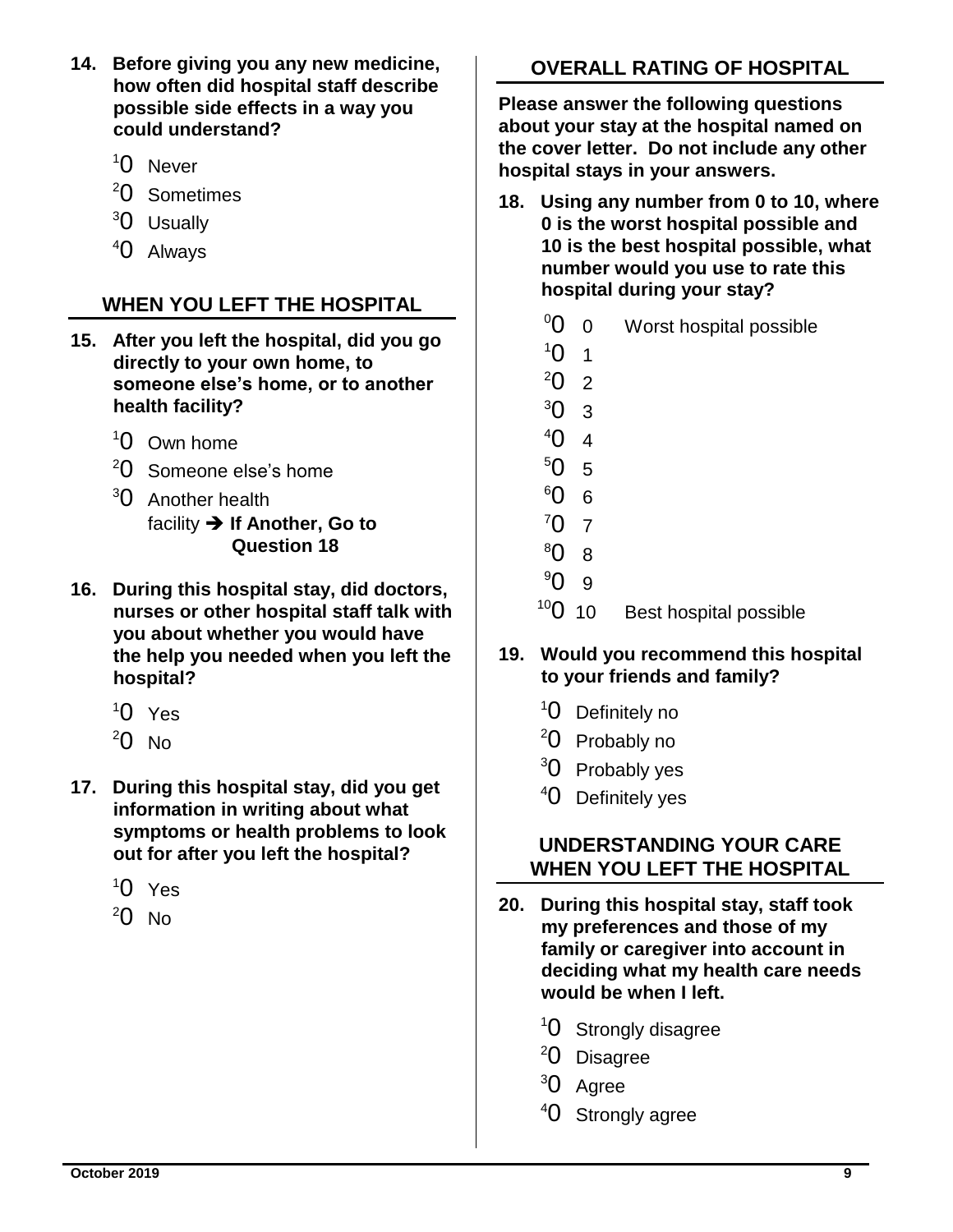- **21. When I left the hospital, I had a good understanding of the things I was responsible for in managing my health.**
	- <sup>1</sup>0 Strongly disagree
	- <sup>2</sup>0 Disagree
	- <sup>3</sup>0 Agree
	- <sup>4</sup>0 Strongly agree
- **22. When I left the hospital, I clearly understood the purpose for taking each of my medications.**
	- <sup>1</sup>0 Strongly disagree
	- <sup>2</sup>0 Disagree
	- <sup>3</sup>0 Agree
	- <sup>4</sup>0 Strongly agree
	- $50$  I was not given any medication when I left the hospital

## **ABOUT YOU**

**There are only a few remaining items left.**

- **23. During this hospital stay, were you admitted to this hospital through the Emergency Room?** 
	- $10 Y$ es
	- $20$  No
- **24. In general, how would you rate your overall health?** 
	- <sup>1</sup>0 Excellent
	- <sup>2</sup>0 Very good
	- <sup>3</sup>0 Good
	- <sup>4</sup>0 Fair
	- <sup>5</sup>0 Poor
- **25. In general, how would you rate your overall mental or emotional health?** 
	- <sup>1</sup>0 Excellent
	- <sup>2</sup>0 Very good
	- <sup>3</sup>0 Good
	- <sup>4</sup>0 Fair
	- <sup>5</sup>0 Poor
- **26. What is the highest grade or level of school that you have completed?** 
	- $10$  8th grade or less
	- $20$  Some high school, but did not graduate
	- $30$  High school graduate or GED
	- <sup>4</sup>O Some college or 2-year degree
	- <sup>5</sup>0 4-year college graduate
	- $60$  More than 4-year college degree

#### **27. Are you of Spanish, Hispanic or Latino origin or descent?**

- <sup>1</sup>0 No, not Spanish/Hispanic/Latino
- <sup>2</sup>0 Yes, Puerto Rican
- <sup>3</sup>O Yes, Mexican, Mexican American, Chicano
- <sup>4</sup>0 Yes, Cuban
- <sup>5</sup>0 Yes, other Spanish/Hispanic/Latino
- **28. What is your race? Please choose one or more.** 
	- <sup>1</sup>0 White
	- <sup>2</sup>O Black or African American
	- <sup>3</sup>0 Asian
	- <sup>4</sup>O Native Hawaiian or other Pacific Islander
	- <sup>5</sup>O American Indian or Alaska Native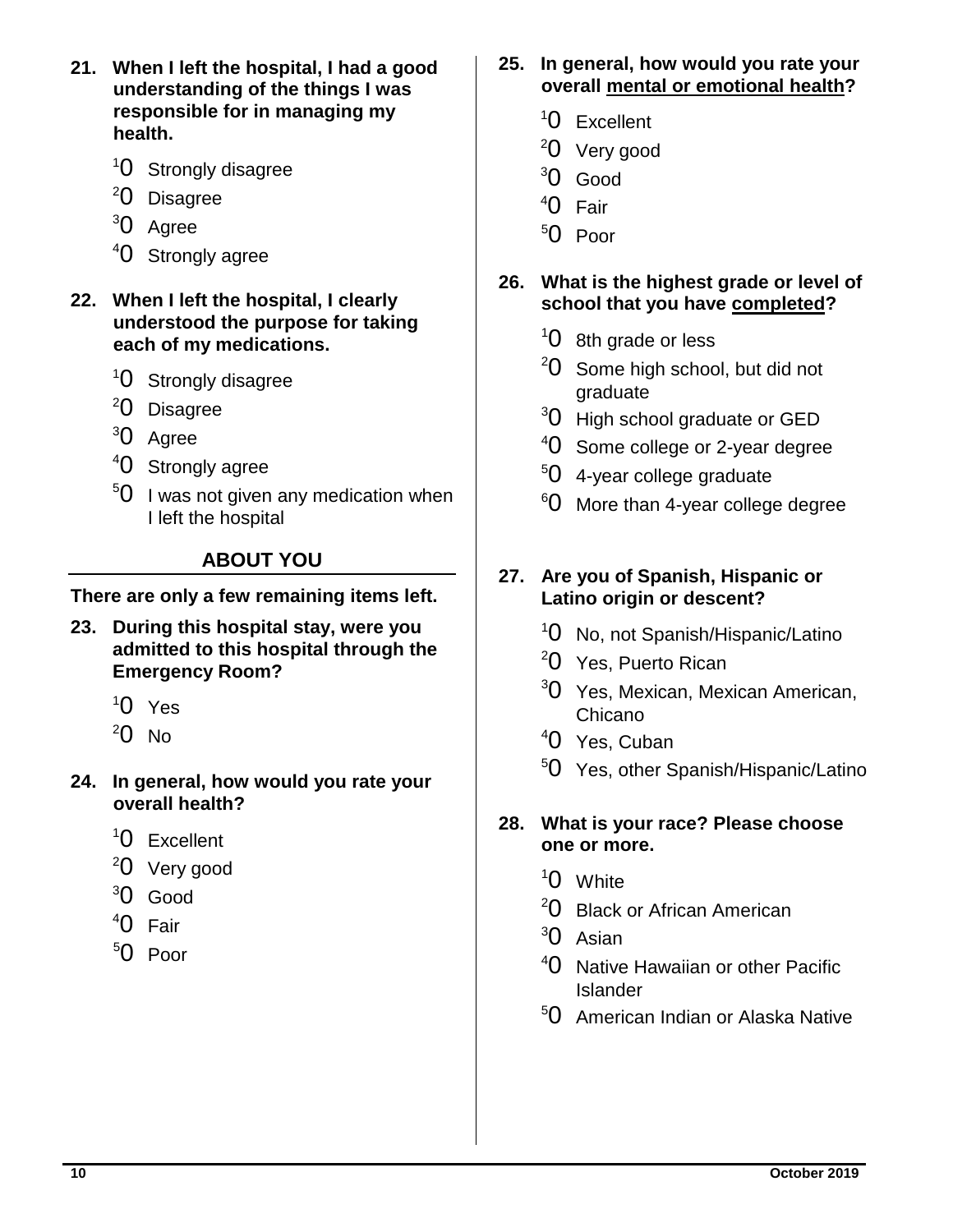- **29. What language do you mainly speak at home?**
	- <sup>1</sup>0 English
	- <sup>2</sup>0 Spanish
	- <sup>3</sup>0 Chinese
	- <sup>4</sup>0 Russian
	- <sup>5</sup>0 Vietnamese
	- <sup>6</sup>0 Portuguese
	- <sup>7</sup>0 German
	- <sup>9</sup>O Some other language (please print):

**[This next question is]/[These next questions are] from [NAME OF HOSPITAL] and [is/are] not part of the official survey.**

\_\_\_\_\_\_\_\_\_\_\_\_\_\_\_\_\_\_\_\_\_

*NOTE: IF HOSPITAL-SPECIFIC SUPPLEMENTAL QUESTION(S) ARE ADDED, THE STATEMENT ABOVE MUST BE PLACED IMMEDIATELY BEFORE THE SUPPLEMENTAL QUESTION(S).*

## **THANK YOU**

#### **Please return the completed survey in the postage-paid envelope.**

## **[NAME OF SURVEY VENDOR OR SELF-ADMINISTERING HOSPITAL]**

#### **[RETURN ADDRESS OF SURVEY VENDOR OR SELF-ADMINISTERING HOSPITAL]**

*Questions 1-19 and 23-29 are part of the HCAHPS Survey and are works of the U.S. Government. These HCAHPS questions are in the public domain and therefore are NOT subject to U.S. copyright laws. The three Care Transitions Measure® questions (Questions 20-22) are copyright of Eric A. Coleman, MD, MPH, all rights reserved.*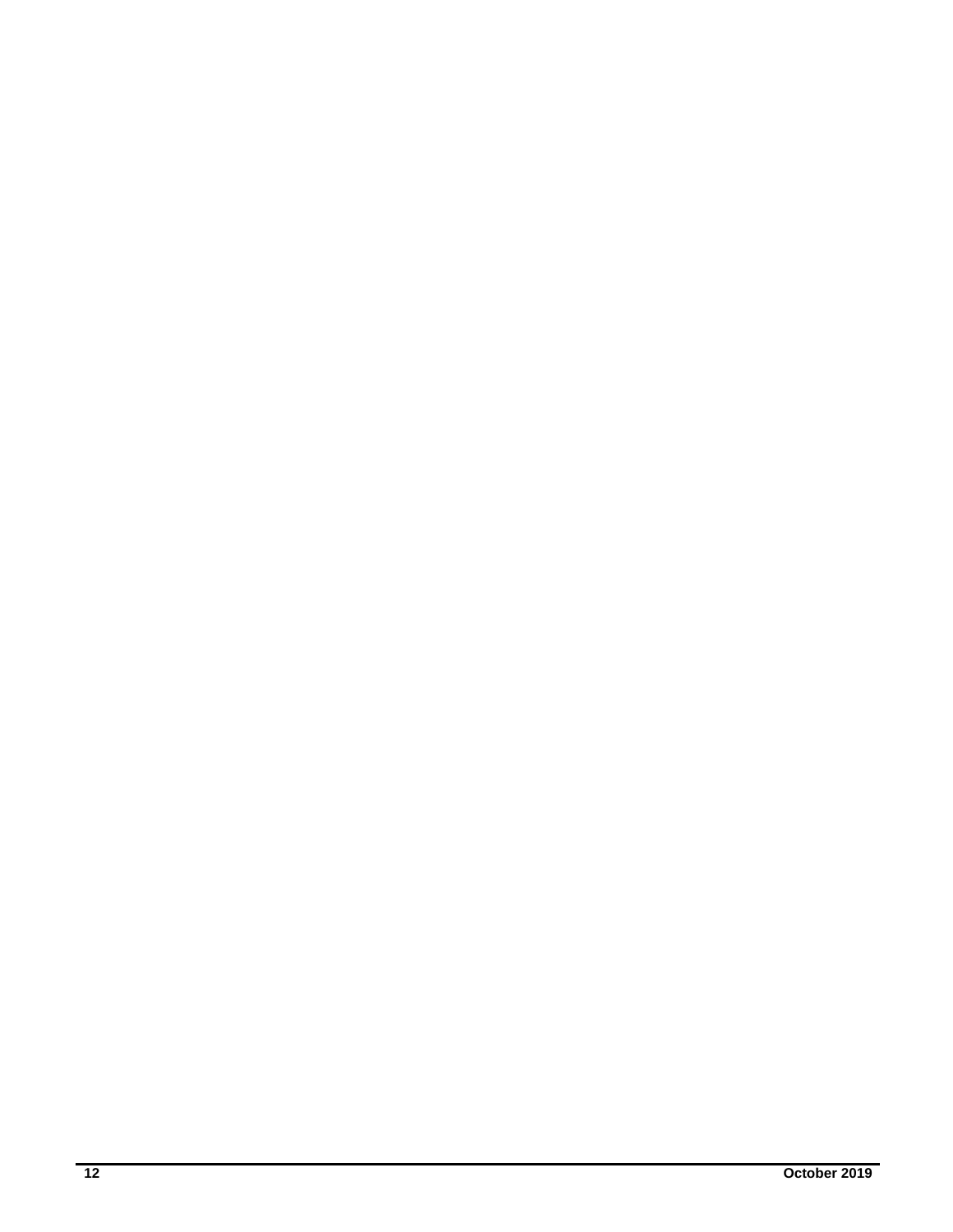# *Sample Initial Cover Letter for the HCAHPS Survey*

[HOSPITAL LETTERHEAD]

[SAMPLED PATIENT NAME] [ADDRESS] [CITY, STATE ZIP]

Dear [SAMPLED PATIENT NAME]:

Our records show that you were recently a patient at [NAME OF HOSPITAL] and discharged on [DATE OF DISCHARGE (mm/dd/yyyy)]. Because you had a recent hospital stay, we are asking for your help. This survey is part of an ongoing national effort to understand how patients view their hospital experience. Hospital results will be publicly reported and made available on the Internet at [www.medicare.gov/hospitalcompare.](http://www.medicare.gov/hospitalcompare) These results will help consumers make important choices about their hospital care, and will help hospitals improve the care they provide.

Questions 1-22 in the enclosed survey are part of a national initiative sponsored by the United States Department of Health and Human Services to measure the quality of care in hospitals. Your participation is voluntary and will not affect your health benefits.

We hope that you will take the time to complete the survey. Your participation is greatly appreciated. After you have completed the survey, please return it in the pre-paid envelope. Your answers may be shared with the hospital for purposes of quality improvement. [*OPTIONAL*: You may notice a number on the survey. This number is used to let us know if you returned your survey so we don't have to send you reminders.

If you have any questions about the enclosed survey, please call the toll-free number 1-800-xxxxxxx. Thank you for helping to improve health care for all consumers.

Sincerely,

[HOSPITAL ADMINISTRATOR] [HOSPITAL NAME]

*Note: The OMB Paperwork Reduction Act language must be included in the mailing. This language can be either on the front or back of the cover letter or questionnaire, but cannot be a separate mailing. The exact OMB Paperwork Reduction Act language is included in this appendix. Please refer to the Mail Only, and Mixed Mode sections, for specific letter guidelines.*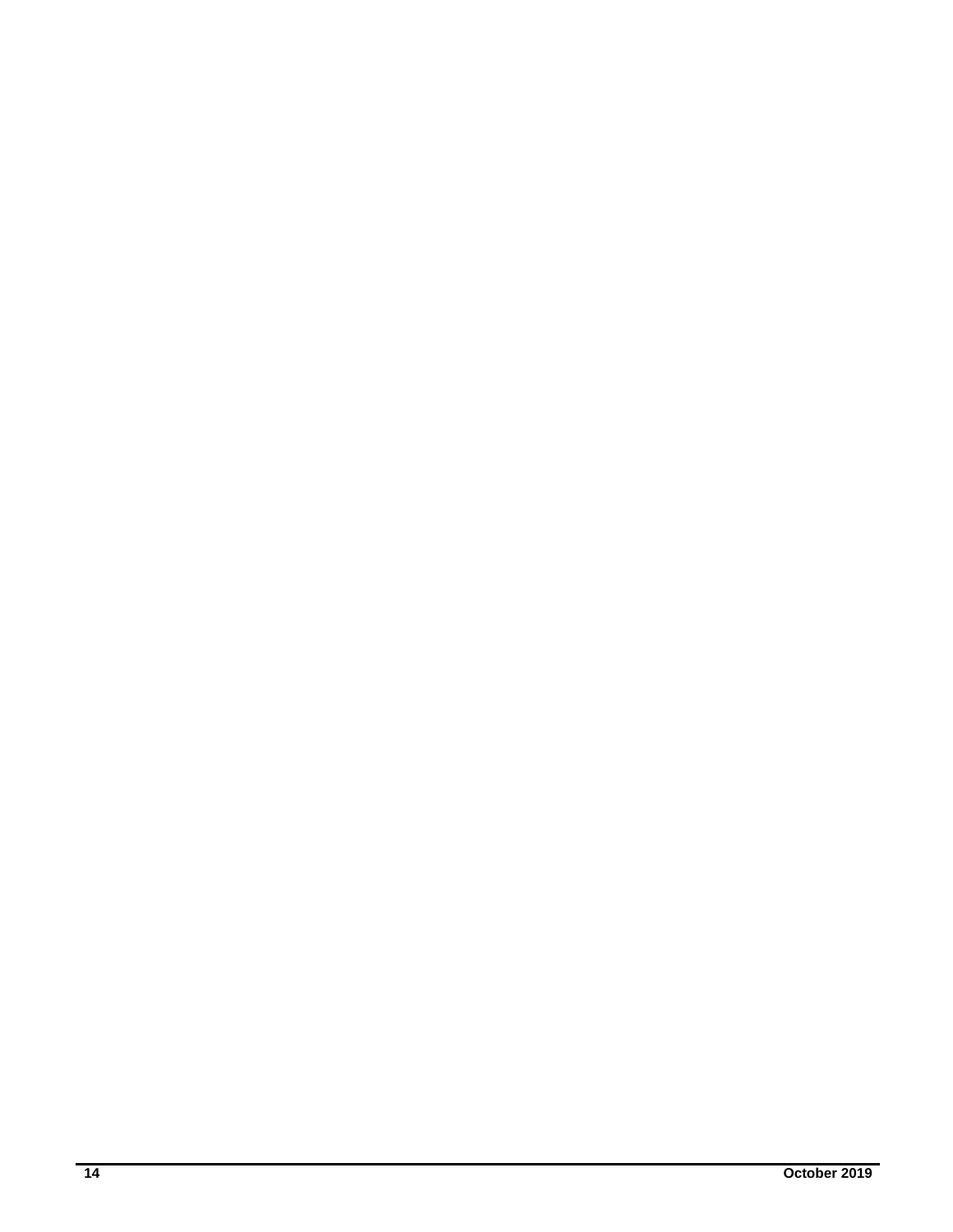# *Sample Follow-up Cover Letter for the HCAHPS Survey*

[HOSPITAL LETTERHEAD]

[SAMPLED PATIENT NAME] [ADDRESS] [CITY, STATE ZIP]

Dear [SAMPLED PATIENT NAME]:

Our records show that you were recently a patient at [NAME OF HOSPITAL] and discharged on [DATE OF DISCHARGE (mm/dd/yyyy)]. Approximately three weeks ago we sent you a survey regarding your hospitalization. If you have already returned the survey to us, please accept our thanks and disregard this letter. However, if you have not yet completed the survey, please take a few minutes and complete it now.

Because you had a recent hospital stay, we are asking for your help. This survey is part of an ongoing national effort to understand how patients view their hospital experience. Hospital results will be publicly reported and made available on the Internet at [www.medicare.gov/hospitalcompare.](http://www.medicare.gov/hospitalcompare) These results will help consumers make important choices about their hospital care, and will help hospitals improve the care they provide.

Questions 1-22 in the enclosed survey are part of a national initiative sponsored by the United States Department of Health and Human Services to measure the quality of care in hospitals. Your participation is voluntary and will not affect your health benefits. Please take a few minutes and complete the enclosed survey. After you have completed the survey, please return it in the pre-paid envelope. Your answers may be shared with the hospital for purposes of quality improvement. [*OPTIONAL*: You may notice a number on the survey. This number is used to let us know if you returned your survey so we don't have to send you reminders.]

If you have any questions about the enclosed survey, please call the toll-free number 1-800-xxxxxxx. Thank you again for helping to improve health care for all consumers.

Sincerely,

[HOSPITAL ADMINISTRATOR] [HOSPITAL NAME]

*Note: The OMB Paperwork Reduction Act language must be included in the mailing. This language can be either on the front or back of the cover letter or questionnaire, but cannot be a separate mailing. The exact OMB Paperwork Reduction Act language is included in this appendix. Please refer to the Mail Only, and Mixed Mode sections, for specific letter guidelines.*